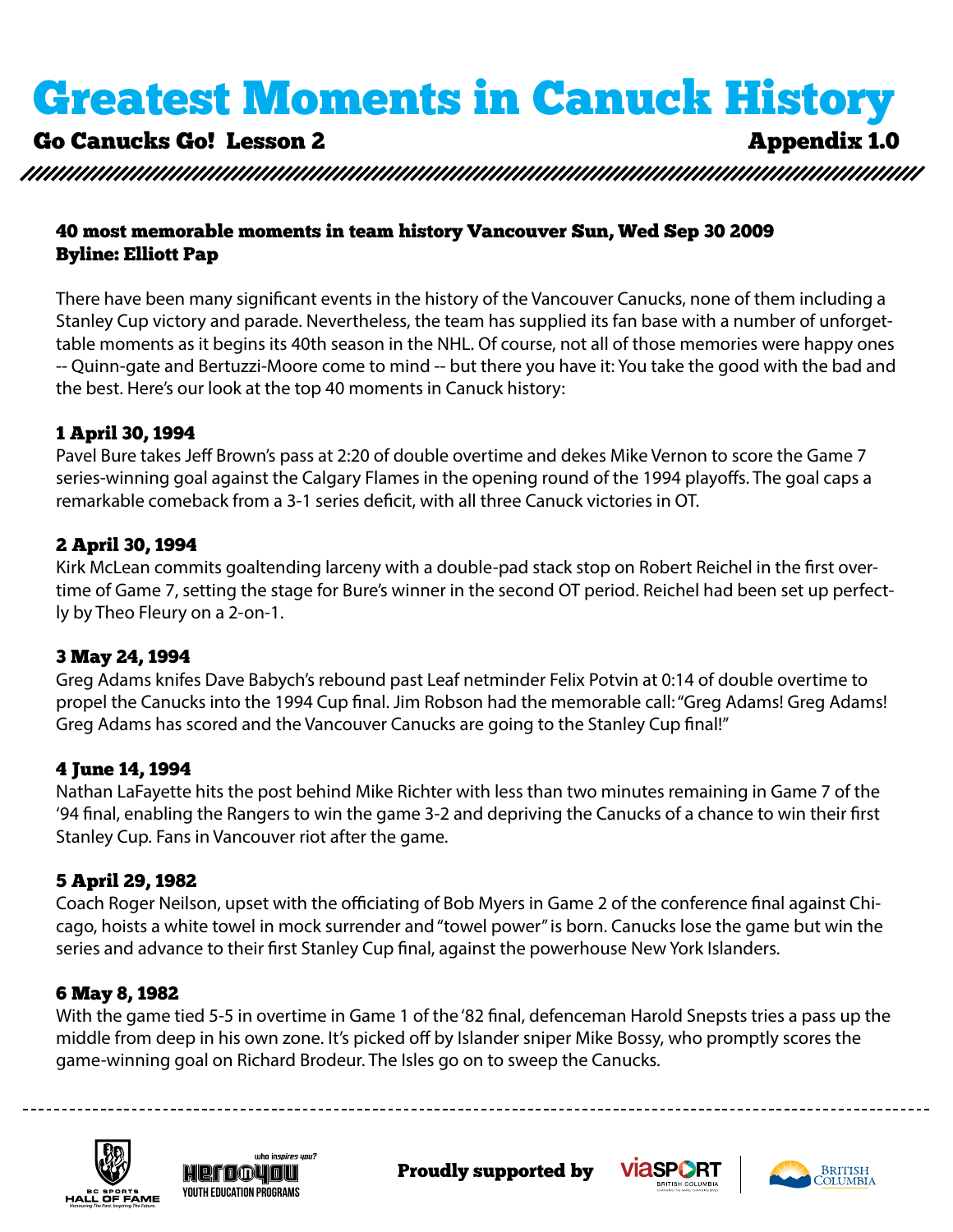# Go Canucks Go! Lesson 2 Appendix 1.0

#### 7 April 26, 1994

With the Canucks facing elimination in Game 5 of their first-round playoff series, Geoff Courtnall roars down the left wing and blasts a shot past Flames netminder Mike Vernon at 7:15 of overtime to keep his team alive. The Canucks also win Game 6 in overtime on a Trevor Linden goal.

#### 8 April 11, 2007

In his first career playoff game, Roberto Luongo makes an astonishing 72 saves as the Canucks outlast the Dallas Stars 5-4 in quadruple overtime. Henrik Sedin, from brother Daniel, nets the winner at 18:06 of the fourth OT period. It's the sixth longest game ever played and ends at 12:32 a.m.

#### 9 March 8, 2004

Enraged that Colorado Avalanche forward Steve Moore wouldn't accept his challenge to fight -- retribution for Moore's head shot on Markus Naslund. in a previous game -- Todd Bertuzzi sucker-punches Moore and knocks him unconscious. Bertuzzi is suspended for the rest of the season and playoffs;his suspension isn't lifted until August 2005 following the lockout. Moore never plays another game in the NHL andhas a massive \$38-million lawsuit still pending.

### 10 Nov. 5, 1991

Pavel Bure makes his NHL debut against the Winnipeg Jets and mesmerizes fans at Pacific Coliseum with several jaw-dropping end-to-end rushes. Bure doesn't score but a Canuck legend is born when The Sun's Iain MacIntyre dubs Bure the Russian Rocket. The nickname sticks and Bure goes on to capture the Calder Trophy as NHL rookie of the year.

#### 11 May 31, 1994

Kirk McLean records 52 saves, including 17 in overtime, as the Canucks shock the New York Ranger 3-2 in Game 1 of the Stanley Cup final. Cliff Ronning sets up Greg Adams on a 2-on-1 for the winning goal at 19:26 of the first OT period.

## 12 Jan. 9, 1987

Pat Quinn is expelled from the NHL for accepting a "futures" contract -- and \$100,000 signing bonus -- to become Canuck president-GM while still coaching the Los Angeles Kings. The expulsion is later lifted, allowing Quinn to assume his new duties on June 16. Quinn is also suspended from coaching for three years and the Canucks are fined \$310,000 by NHL president John Ziegler.







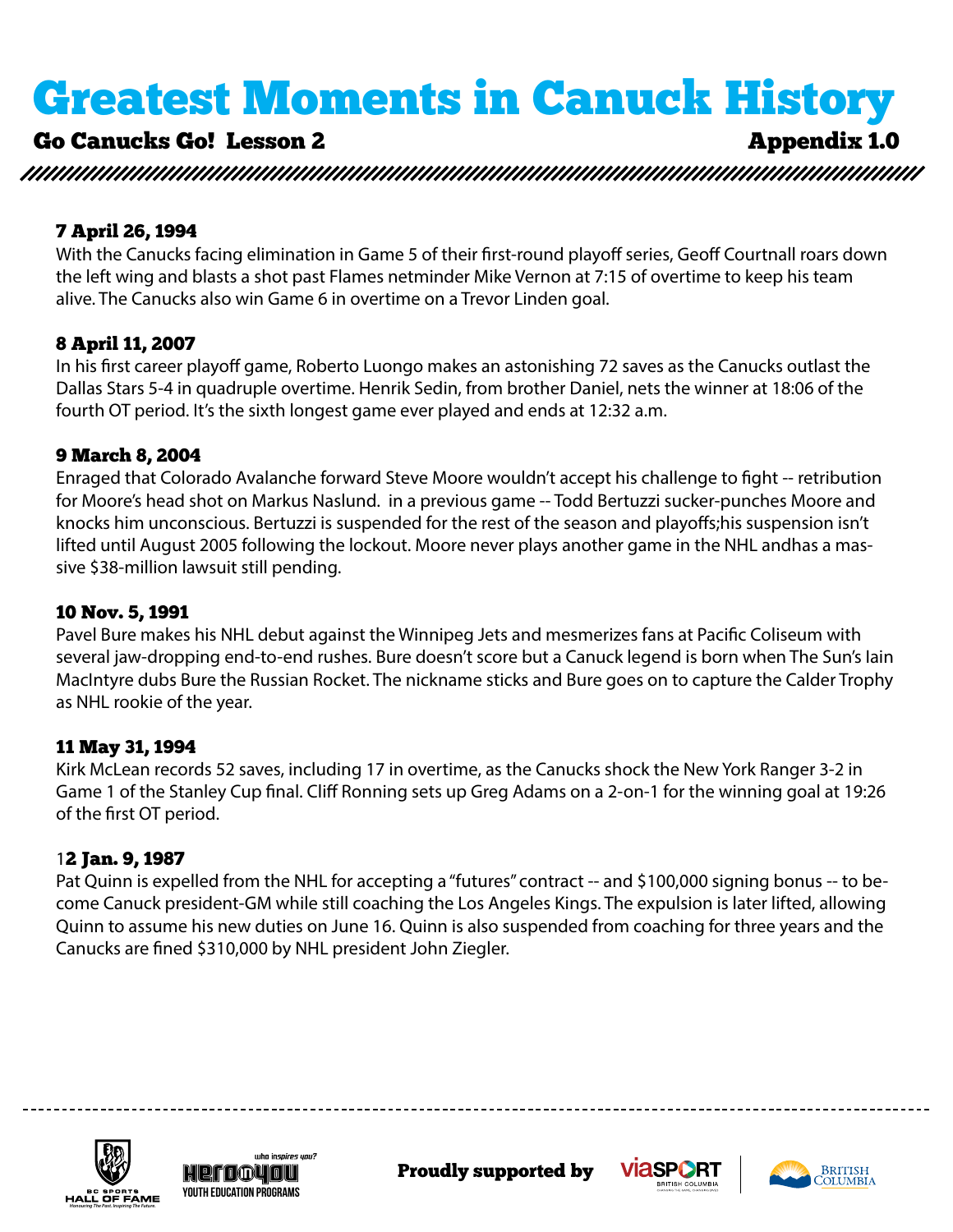# Go Canucks Go! Lesson 2 Appendix 1.0

#### 13 Oct. 9, 1970

Wearing white uniforms trimmed in green and blue, the Canucks play their first ever regular season game in the NHL against the Los Angeles Kings. The Canucks lose 3-1 with defenceman Barry Wilkins scoring the first goal in team history at 2:14 of the third period. Andre Boudrias leads the team in scoring that season with 66 points. Charlie Hodge leads in goalie wins with 15. Orland Kurtenbach is the captain and Hal Laycoe the coach.

## 14 July 28, 1997

Needing one more piece of the puzzle, the Canucks sign six-time Stanley Cup winnerMark Messier to a three-year, \$6-million a season contract to take the team to the next level. The contract also calls for two additional years at the team's option or a \$2-million buyout. Messier becomes captain but the Canucks fail to make the playoffs in three straight seasons.His contract is bought out.

## 15 April 5, 2008

Twenty years after being drafted second overall, Trevor Linden plays his 1,140th and final game as a Canuck and receives a series of thunderous ovations from the sold-out crowd at GM Place. Calgary Flames captain Jarome Iginla leads his teammates back on to the ice at the conclusion of the game and every Flame shakes Linden's hand. Two months later, Linden makes it official and announces his retirement.

#### 16 Feb. 21, 2000

Aging Boston Bruin enforcer Marty McSorley, looking to pick a fight with unwilling Canuck tough guy Donald Brashear, clubs Brashear across the head with his stick and knocks him unconscious. Brashear is wheeled off on a stretcher and misses six weeks with a concussion. McSorley is suspended for the remainder of the season and never plays another game in the NHL.

## 17 June 6, 1986

In the most disastrous trade in Canuck history, GM Jack Gordon deals 21-year-old right-winger Cam Neely and a first-round pick (Glen Wesley) to the Boston Bruins for playmaking centre Barry Pederson. Pederson has a couple of decent 70-point seasons as a Canuck while Neely becomes one of the greatest power forwards of his generation, hits the 50-goal mark three times and is inducted into the Hockey Hall of Fame.

## 18 Nov. 4, 1997

Brian Burke is hired as Quinn's permanent replacement the following June. After 10 mostly successful years as Canucks president and general manager, Pat Quinn is fired by owner John McCaw and his lieutenant Stan McCammon with the team on the road in Washington. Quinn is replaced by a committee for the remainder of the season -- Steve Tambellini, Mike Keenan and Mike Penny -- and then







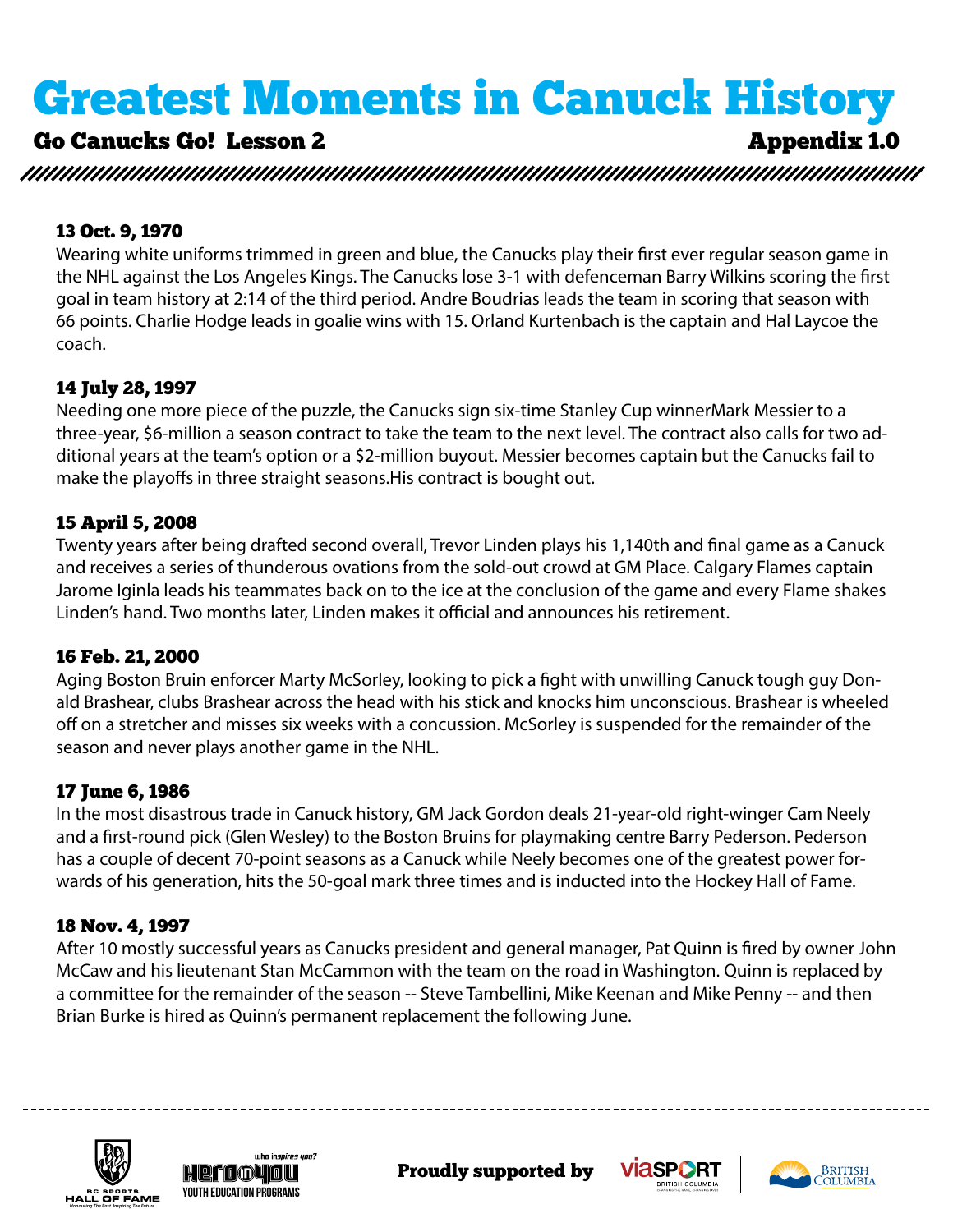# Go Canucks Go! Lesson 2 Appendix 1.0

#### 19 Feb. 6, 1998

After turning the captaincy over to Mark Messier in training camp, franchise icon Trevor Linden is dealt to the New York Islanders by Mike Keenan for Todd Bertuzzi, Bryan McCabe and a third-round pick (Jarkko Ruutu). Brian Burke brings Linden back on Nov. 10, 2001, acquiring him from the Washington Capitals in an exchange of draft picks.

#### 20 June 11, 1994

Facing elimination in the Stanley Cup final for the second straight game, the Canucks turn in a sublime performance, get two goals apiece from Jeff Brown and Geoff Courtnall, the latter's second awarded after a video review, and beat the Rangers 4-1 to force a seventh game. It is arguably the most exciting and dramatic game ever played at Pacific Coliseum.

#### 21 April 21, 2002

With the Canucks up 2-0 in a first-round playoff series against heavily favoured Detroit, Red Wing defenceman Nick Lidstrom scores from centre ice on Dan Cloutier with 25 seconds remaining in the second period. Lidstrom's goal is the game winner and turns the series around as Detroit takes the final four games.

#### 22 March 1, 1993

In just his second season in the NHL, Pavel Bure becomes the first Canuck player to hit the 50-goal mark when he beats Buffalo Sabres netminder Grant Fuhr in a neutral-site game in Hamilton. The Russian Rocket would finish the year with 60 goals.

#### 23 March 20, 1996

In the most lopsided trade in team history, Pat Quinn deals ponderous winger Alek Stojanov to the Pittsburgh Penguins for Swedish forward Markus Naslund. Stojanov plays 45 games for the Pens and scores two goals. Naslund plays 884 games for the Canucks and scores 346 goals. During his time as a Canuck, Naslund is a Hart Trophy finalist, wins a Pearson Award, is a three-time first-team all-star and captain for eight years.

#### 24 Jan. 24, 1999

Having had his fill of head coach Mike Keenan and his antics, GM Brian Burke fires Keenan during the all-star break and hires one-time Canuck player Marc Crawford to coach the team. The Canucks proceed to finish last in the Western Conference with a pathetic 58 points.

#### 25 Feb. 29, 1984

six goals and scores one himself in a 9-5 romp over the Pittsburgh Penguins. After 25 years, both records still Centre Patrik Sundstrom establishes club records for assists in a game and points in a game when he sets up stand.







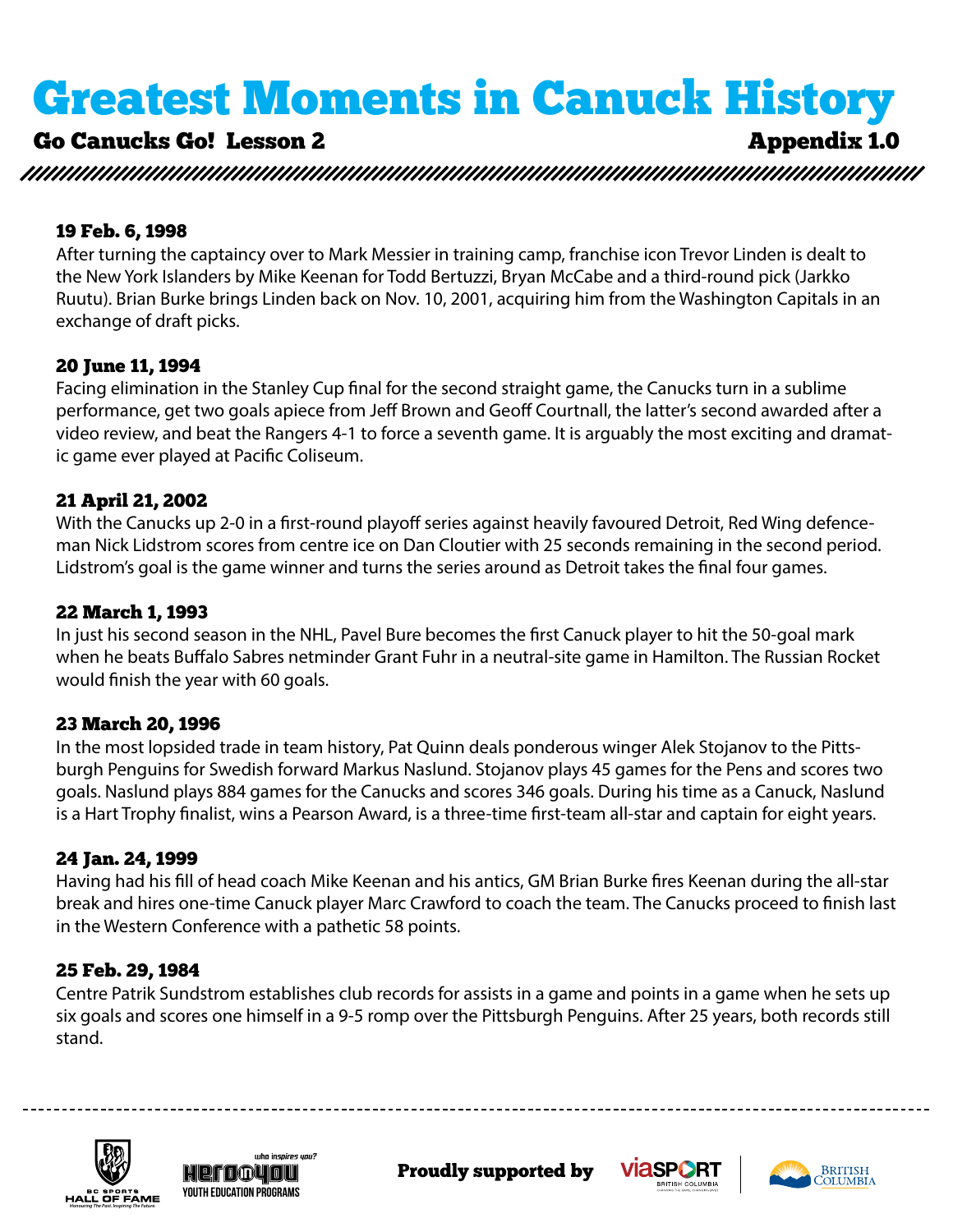# Go Canucks Go! Lesson 2 Appendix 1.0

#### 26 March 20, 1982

Upset with rowdy fans at the Colisée in Quebec City, head coach Harry Neale wades into the crowd and winds up with a 10-game suspension. Assistant coach Roger Neilson assumes command, the Canucks go 5-0-1 in their final six regular-season games and 4-0 in the first four playoff games. Neilson remains behind the bench for the duration of the playoffs and the Canucks advance all the way to the Stanley Cup final.

#### 27 June 26, 1999

Canuck GM Brian Burke pulls off a series of manoeuvres at the NHL entry draft and winds up with the second and third overall picks. He selects, from Ornskoldsvik, Sweden, red-headed identical twins Daniel and Henrik Sedin. The twins are currently the longest-serving members of the organization among the playing ranks.

#### 28 J uly 1, 1989

The Canucks sign Soviet stars Igor Larionov and Vladimir Krutov, joining the New Jersey Devils (Slava Fetisov) and Calgary Flames (Sergei Makarov) in bringing over players from behind the Iron Curtain. Larionov plays three seasons for the Canucks but finds greater success in Detroit later in his NHL career.

#### 29 March 1, 1992

The Canucks pummel the Calgary Flames 11-0 at Pacific Coliseum for the most resounding victory in team history. Trevor Linden, Sergio Momesso and Garry Valk each score twice while the power play goes 6-for-10. The next day, Doug Risebrough quits as Flames coach.

#### 30 April 13, 1975

The Canucks appear in the first playoff game in team history, meeting the Montreal Canadiens at the Forum where they are whipped 6-2. The Canucks win Game 2 by a 2-1 count but go on to drop the series in five games. They are outscored 20-9 by the Habs, who then capture the first of four straight Stanley Cups.

#### 31 April 15, 1989

On the verge of a stupendous upset of the powerhouse Calgary Flames, the Canucks are eliminated in overtime in Game 7 when Joel Otto directs home the winning goal with his skate, a play that would have been wiped out on video review had it been in place. The Flames proceed to win the Cup.

#### 32 Oct. 8, 1987

In the first game under the new Pat Quinn-Brian Burke regime, the Canucks trounce the St. Louis Blues 8-2 behind the four-goal performance of newcomer Greg Adams. The victory is a mirage as the team goes 1-8-1 in its next 10 games en route to a dismal 59-point season.